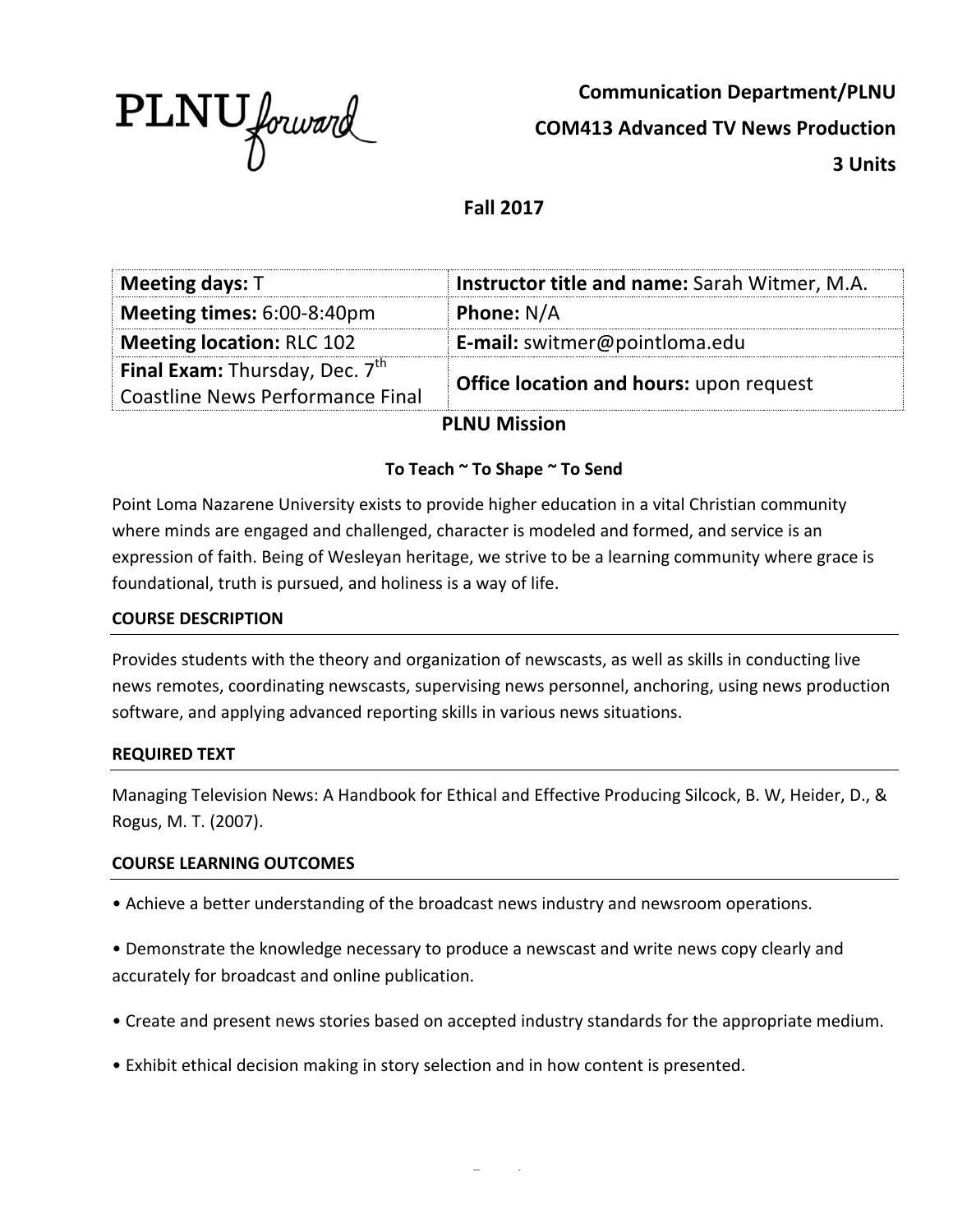#### **COURSE REQUIREMENTS**

• This is an advanced course, which means you should already have mastered the basics of reporting, writing and editing television news stories. My goal is help you improve and give you knowledge you need to hone those skills.

• Students in this course are required to participate in all productions of Coastline News. It is each student's responsibility to sign up for video equipment and editing time in a manner that will facilitate the timely completion of assignments. Software malfunctions or equipment problems are not an excuse for failing to complete a project.

• Attire: When reporting stories, students must dress as news professionals (no jeans, cutoffs, shorts, t- shirts, logo shirts, hats, etc.). Students appearing on camera during a newscast must wear appropriate attire.

#### **COURSE CREDIT HOUR INFORMATION**

In the interest of providing sufficient time to accomplish the stated Course Learning Outcomes, this class meets the PLNU credit hour policy for a 3-unit class delivered over 16 weeks. Specific details about how the class meets the credit hour requirement can be provided upon request.

| <b>ASSIGNMENT VALUES:</b>                                         | <b>GRADE % SCALE:</b>          |
|-------------------------------------------------------------------|--------------------------------|
| Weekly news viewing critiques (10 total: 3 pts each) $-30$ points | $A = 93 - 100$                 |
| Production Meeting Leader (4 total: 5 pts each) – 20 points       | $A = 92 - 90$<br>$B+=87-89$    |
| Packages (4 total: 25 pts each) $-$ 100 points                    | $B = 83 - 86$<br>$B = 80 - 82$ |
| Newscast team production-80 points                                | $C+=77-79$<br>$C = 73 - 76$    |
| Newscast team self-critique-20 points                             | $C = 70 - 72$<br>$D+=67-69$    |
| Textbook Chapter Essay-20 points                                  | $D = 63 - 66$<br>$D = 60 - 62$ |
| Textbook Chapter Presentation-30 points                           | $F = 0 - 59$                   |
| Total points: 300                                                 |                                |

#### **ASSESSMENT AND GRADING**

#### **GRADE CONCERNS:**

If you feel that you were unjustly evaluated on any assignment, please talk with me within 2 weeks after the assignment has been returned. An appeal is welcome by scheduling an appointment. Please come with a well-reasoned and written explanation of why the grade should be changed, and I will be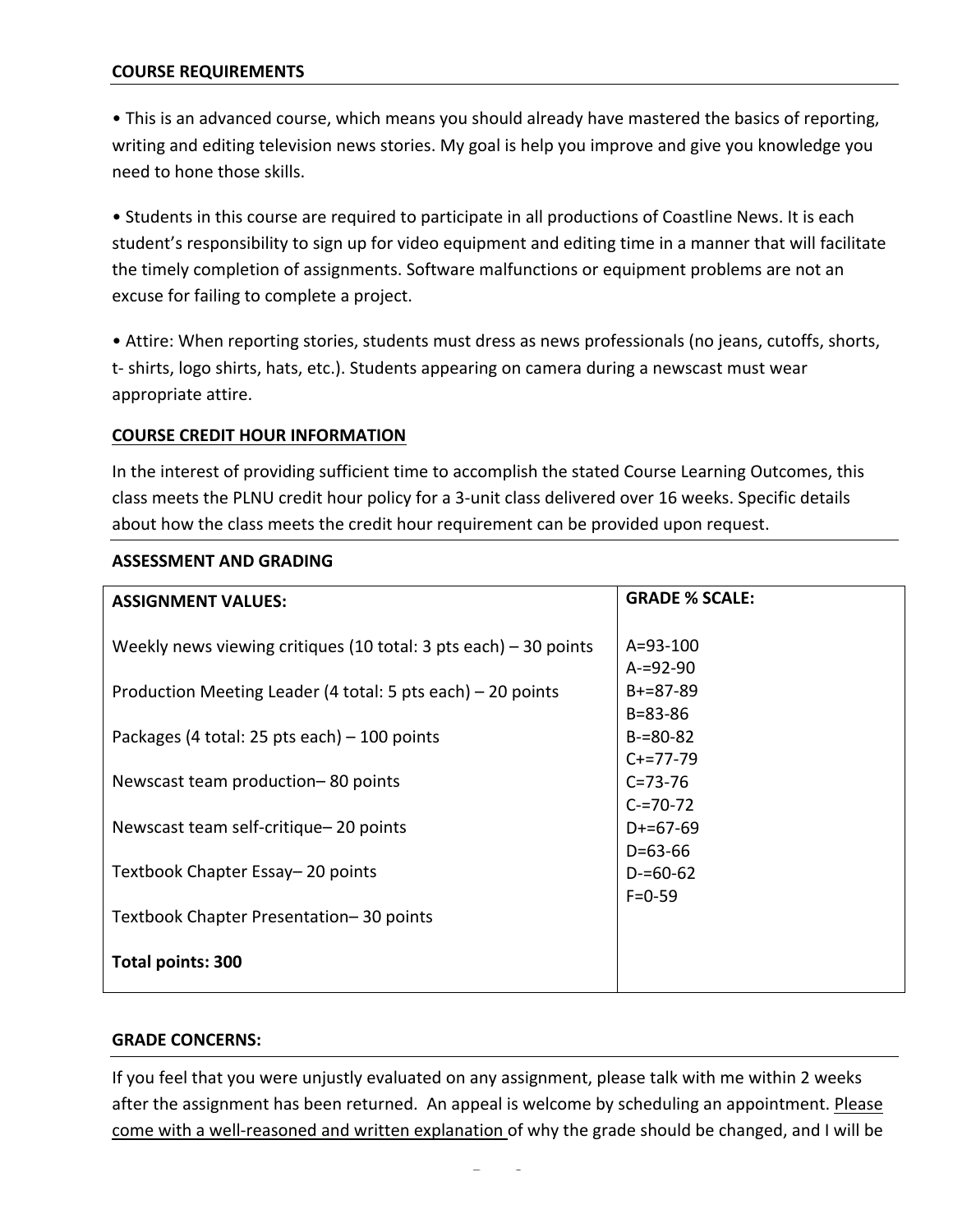happy to discuss it with you. Asking for an appeal and defending your case does not secure, nor imply a change of grade. If at any point during the course you are concerned with your overall class grade or other issues in the course, please feel free to make an appointment or stop by my office. I want to help you learn and succeed in this course.

## **INCOMPLETES AND LATE ASSIGNMENTS**

All assignments are to be submitted/turned in by the beginning of the class session when they are due—including assignments posted in Canvas. Incompletes will only be assigned in extremely unusual circumstances.

## **FINAL EXAMINATION POLICY**

Successful completion of this class requires taking the final examination on its scheduled day. The final examination schedule is posted on the Class Schedules site. No requests for early examinations or alternative days will be approved.

## **PLNU COPYRIGHT POLICY**

Point Loma Nazarene University, as a non-profit educational institution, is entitled by law to use materials protected by the US Copyright Act for classroom education. Any use of those materials outside the class may violate the law.

## **PLNU ACADEMIC HONESTY POLICY**

Students should demonstrate academic honesty by doing original work and by giving appropriate credit to the ideas of others. Academic dishonesty is the act of presenting information, ideas, and/or concepts as one's own when in reality they are the results of another person's creativity and effort. A faculty member who believes a situation involving academic dishonesty has been detected may assign a failing grade for that assignment or examination, or, depending on the seriousness of the offense, for the course. Faculty should follow and students may appeal using the procedure in the university Catalog. See Academic Policies for definitions of kinds of academic dishonesty and for further policy information.

## **PLNU ACADEMIC ACCOMMODATIONS POLICY**

If you have a diagnosed disability, please contact PLNU's Disability Resource Center (DRC) within the first two weeks of class to demonstrate need and to register for accommodation by phone at 619-849-2486 or by e-mail at DRC@pointloma.edu. See Disability Resource Center for additional information.

## **PLNU ATTENDANCE AND PARTICIPATION POLICY**

Regular and punctual attendance at all classes is considered essential to optimum academic achievement. If the student is absent from more than 10 percent of class meetings, the faculty member can file a written report which may result in de-enrollment. If the absences exceed 20 percent, the student may be de-enrolled without notice until the university drop date or, after that date, receive the appropriate grade for their work and participation. See Academic Policies in the Undergraduate Academic Catalog.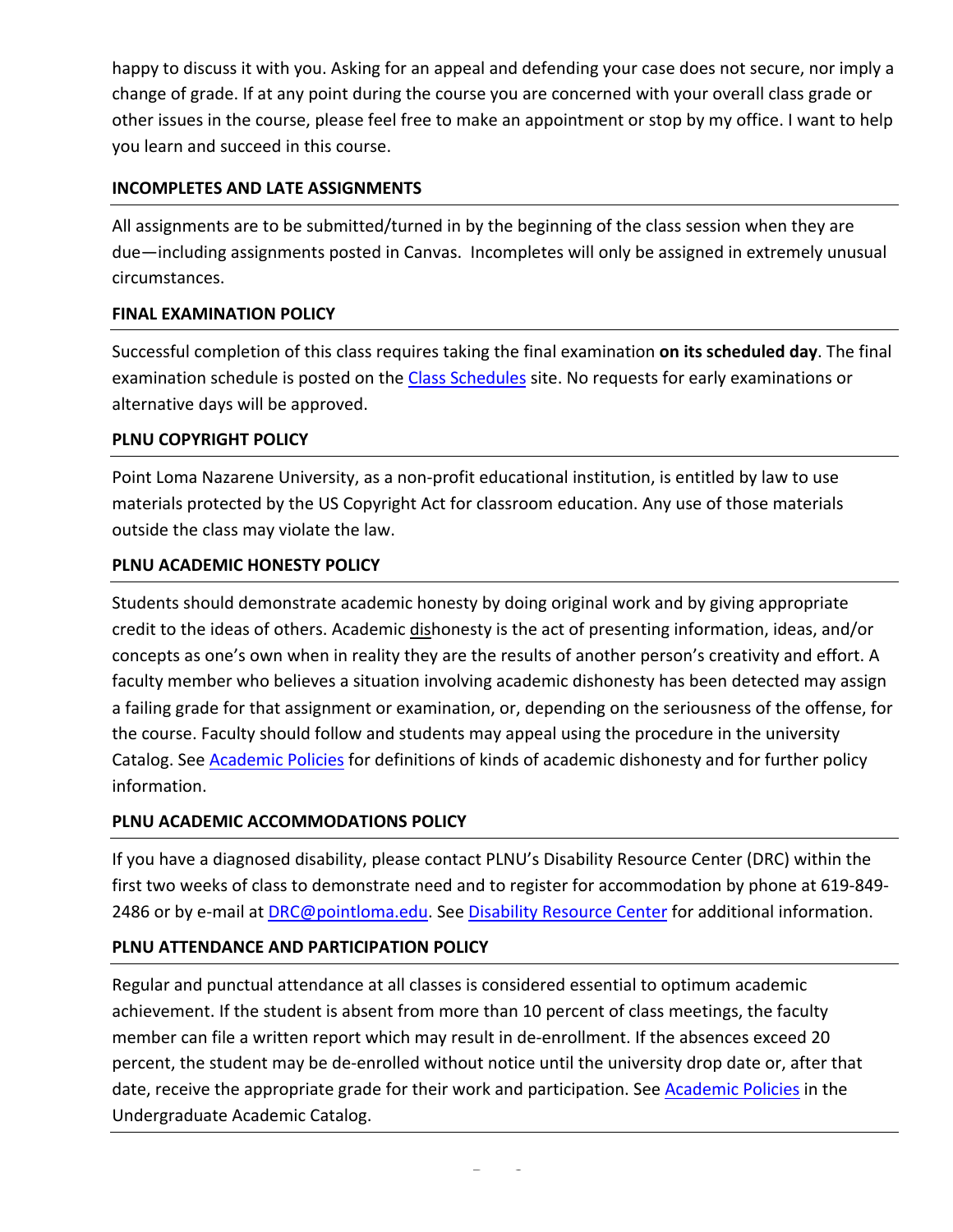**Note:** Students who will miss because of a required university activity must submit any assignment due *prior* to the date missed.

**Note:** In the event that you miss class, you will be expected to get notes, handouts, and assignments from someone in class and from Canvas. Do not ask Professor Witmer. You are responsible for missed material.

**Note:** Scripts and news videos will be shown and discussed in class, and shared with outside reviewers for assessment of the broadcast journalism major.

## **COURSE ASSIGNMENTS**

## **News viewing critiques:**

**Description:** Students must watch at least one-half hour of local TV news a minimum of two days each week and provide an analysis of newscast organization with an emphasis in production, including story selection and angles. (for the first 10 weeks of class)

**Requirements**: 1 full page, uploaded to Canvas **before** the start of class.

**Style Standard:** APA style, cover page, double-spaced, times new roman 12 pt. font.

## **Production Meeting Leader:**

**Description:** Students must individually lead four (4) different in-class production meetings during the COM313 class sessions. As leader, it is your job to: facilitate students sharing their story ideas, provide constructive feedback on those ideas, and help the group work through the decision process until every student has an assigned story for the upcoming week. You will review the final list of stories inclass to make sure everyone is on the same page and then email that list to the Coastline News Manager.

**Requirements:** Lead 4 production meetings in-class on the assigned dates. Come prepared with extra story ideas and give good feedback to other students. Take notes. Make sure to list each student and the stories they plan to work on in the upcoming week. After class, email the Coastline News Manager this list for his final approval (make sure to CC: Professor Witmer to get full points).

#### **Style Standard:** N/A

## **News stories:**

**Description:** Students must individually produce four (4) packages for Coastline News.

**Requirements:** Every package needs to be submitted with a tease and website version of the story. Stories must be newsworthy, timely and, ideally, originate off campus.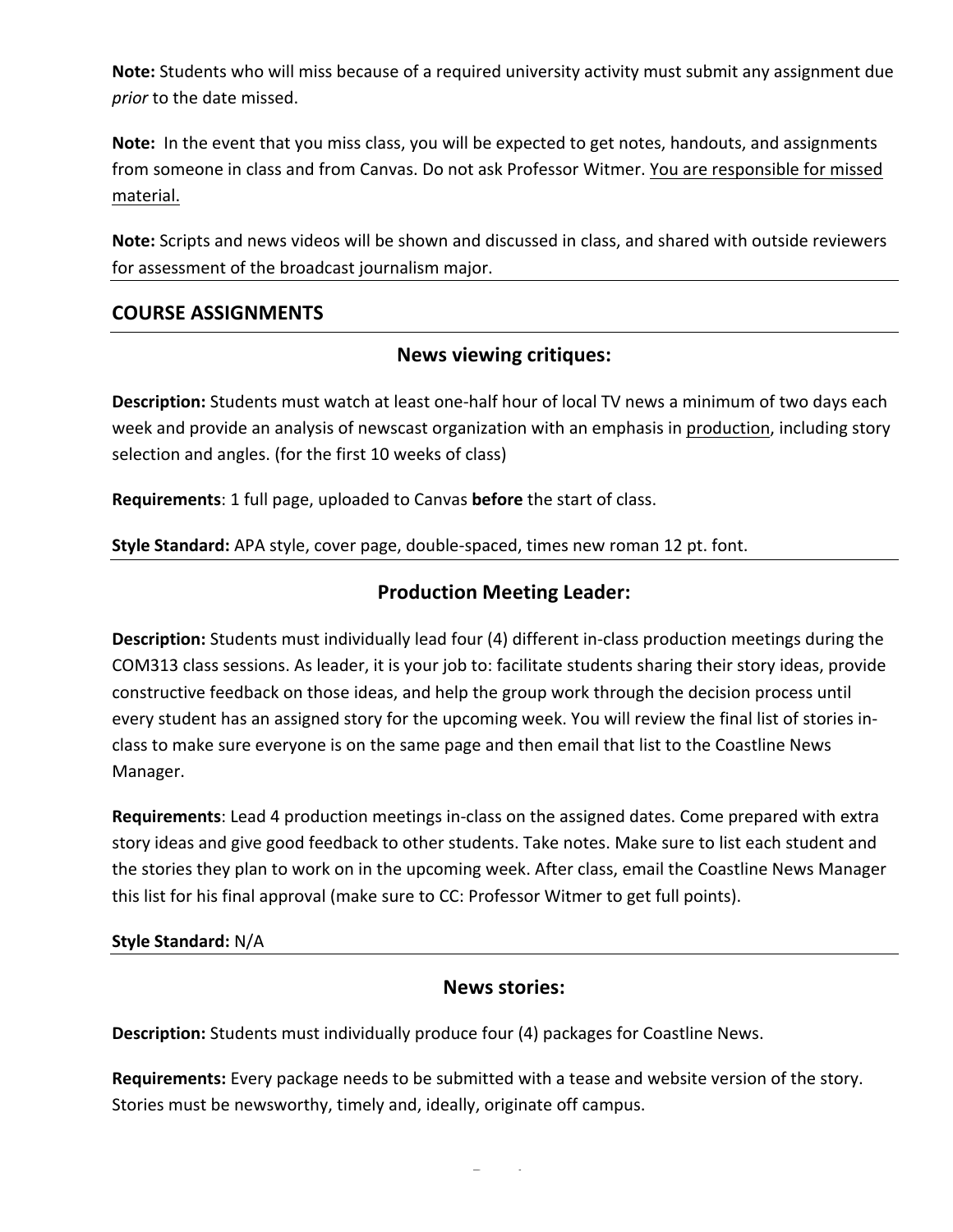**Style Standard:** Stories will not all run as packages, so be prepared to rewrite the story as a reader, VO or VO/SOT.

# **Textbook Chapter Essay:**

**Description:** Students will each be assigned one chapter from the textbook to examine in-depth. Based on the chapter, students will write an essay to summarize the main points, reflect on when and where you have seen these more complex news concepts at play in real life, and apply those ideas to make the Coastline News production better.

**Requirements: 3-4 Pages** 

**Style Standard:** APA style, cover-page, double-spaced, times new roman 12 pt. font.

## **Textbook Chapter Presentation:**

**Description:** Students will each be assigned one chapter from the textbook to examine in-depth. Based on the chapter, students will individually prepare a formal presentation to summarize the main points, reflect on when and where you have seen these more complex news concepts at play in real life, and apply those ideas to Coastline News production better.

**Requirements:** 10-15 minutes, with visuals to accompany the oral presentation.

**Style Standard: N/A** 

## **Coastline Team Production:**

**Description:** Students will work in three-person teams to produce one Coastline newscast.

**Requirements:** Conducting the news assignment meeting, researching story ideas, creating and organizing stories in the rundown using EZ News, monitoring reporters' story production deadlines, editing scripts for conformity to broadcast format and style, discussing writing and production issues with reporters, coordinating newscast technical crew, coordinating live shots, and supervising and monitoring the live newscast. Teams must present the rundown for discussion prior to the newscast.

## **Style Standard: N/A**

# **Coastline Trio Production Self-Reflection Essay:**

**Description:** Following the newscast production, students will individually write a (1-2 page) selfcritique.

**Requirements:** Really reflect on what the experience was like for you. Do not merely describe the newscast. What went well? What would you change? What did you learn?

**Style Standard:** APA style, double-spaced, times new roman 12 pt. font.